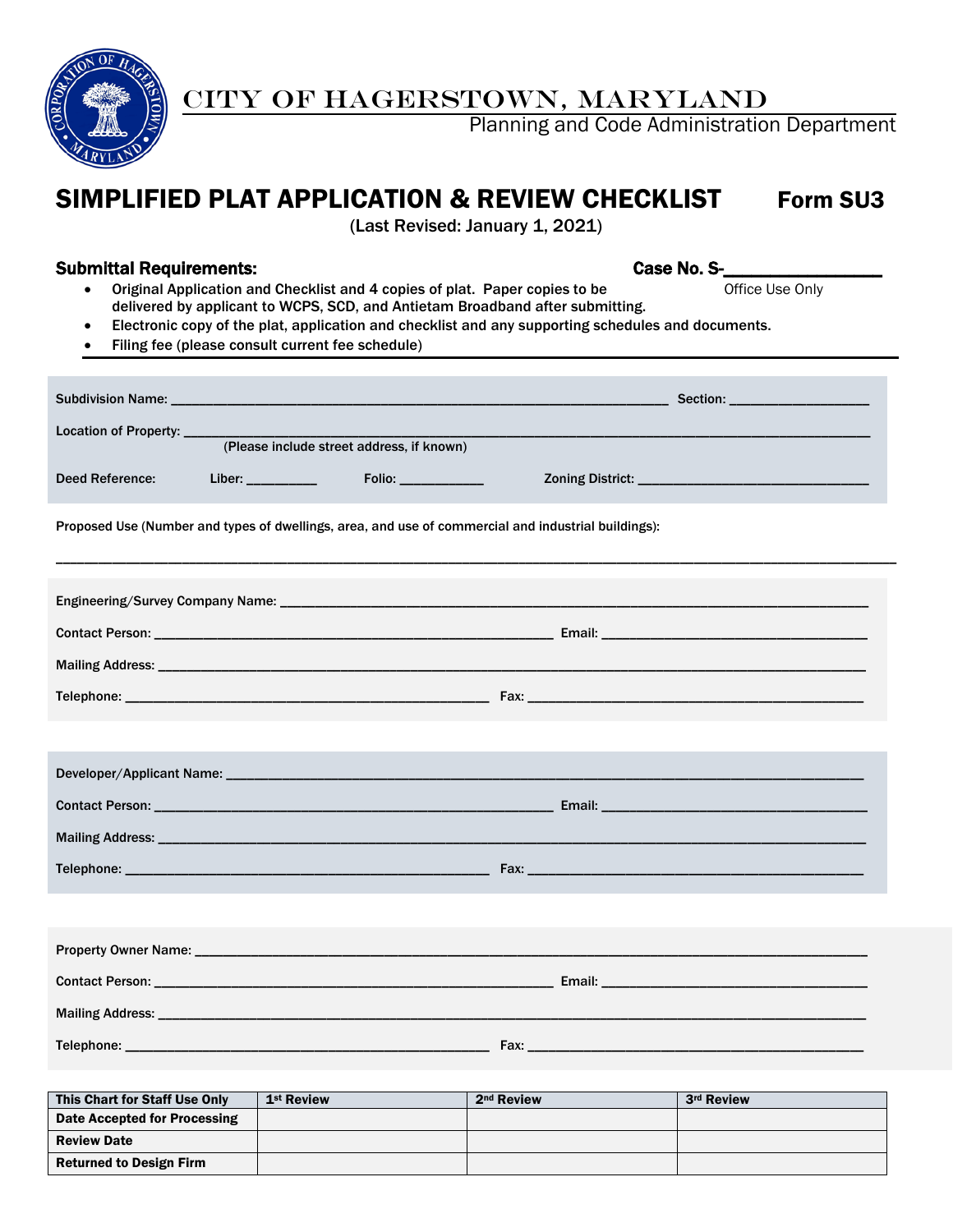Related Planning File References (Site Plans, Preliminary Plats, BZA Cases); if none, state so:

Instructions to Engineer/Surveyor: In the column marked "Engineer/Surveyor," identify each page which the required item appears on the plat. For items that appear on each page of the plan, use "All." If the item is not applicable, address as not applicable in a note on the plat and reference the page of the plan on which the note appears in the column below. PCAD = Planning and Code Administration Department.

| <b>LMC</b><br><b>Section</b> | <b>Ordinance Requirements</b>                                                                                                                                                                                                                                                                                                                                                                                                                                                                                                                                                                                                                                                                                                                                                                                                                        | Engineer/<br><b>Surveyor</b> | 1 <sup>st</sup> Review | Review<br>2 <sup>nd</sup> | Review<br>შ<br>ვ | <b>Review Key</b><br>$\sqrt{}=$ OK<br>$0 = Incomplete$<br>$N/A$ = Not Applicable                |
|------------------------------|------------------------------------------------------------------------------------------------------------------------------------------------------------------------------------------------------------------------------------------------------------------------------------------------------------------------------------------------------------------------------------------------------------------------------------------------------------------------------------------------------------------------------------------------------------------------------------------------------------------------------------------------------------------------------------------------------------------------------------------------------------------------------------------------------------------------------------------------------|------------------------------|------------------------|---------------------------|------------------|-------------------------------------------------------------------------------------------------|
| Article 3                    | Is this subdivision not for development purposes (per the<br>definition of a simplified plat) and it is expected the<br>property will be developed in the future?                                                                                                                                                                                                                                                                                                                                                                                                                                                                                                                                                                                                                                                                                    |                              |                        |                           |                  | If this plat is recorded, a<br>final plat would have to<br>accompany a site plan<br>or permits. |
| 5.F.2.a.                     | Dimensions in feet and decimal parts thereof, and bearings<br>in degrees, minutes and seconds                                                                                                                                                                                                                                                                                                                                                                                                                                                                                                                                                                                                                                                                                                                                                        |                              |                        |                           |                  |                                                                                                 |
| 5.F.2.a.                     | Scale no less than $1" = 10$ feet nor greater than<br>$1" = 100$ feet, in multiples of ten feet                                                                                                                                                                                                                                                                                                                                                                                                                                                                                                                                                                                                                                                                                                                                                      |                              |                        |                           |                  |                                                                                                 |
| 5.F.2.a.                     | When more than one sheet is required, an index sheet of<br>the same size shall be submitted showing the entire<br>subdivision drawn to scale.                                                                                                                                                                                                                                                                                                                                                                                                                                                                                                                                                                                                                                                                                                        |                              |                        |                           |                  |                                                                                                 |
| 5.F.2.a.                     | Where the plat is a re-subdivision of a previously approved<br>plat, dotted lines shall be used to show features or<br>locations to be abandoned or vacated and solid lines to<br>show the presently proposed features                                                                                                                                                                                                                                                                                                                                                                                                                                                                                                                                                                                                                               |                              |                        |                           |                  |                                                                                                 |
| 5.F.2.a.                     | Legend that clearly indicates which features are existing<br>and which are proposed                                                                                                                                                                                                                                                                                                                                                                                                                                                                                                                                                                                                                                                                                                                                                                  |                              |                        |                           |                  |                                                                                                 |
| 5.F.2.a.                     | The plat shall be prepared by a registered land surveyor on<br>a sheet $18 \times 22 \frac{3}{4}$ inches with a $1\frac{1}{2}$ -inch margin for<br>binding along the left edge and a 1/2-inch margin along the<br>remaining edges, or the current requirements of the Office<br>of Land Records at the Washington County Courthouse                                                                                                                                                                                                                                                                                                                                                                                                                                                                                                                  |                              |                        |                           |                  |                                                                                                 |
| 5.F.2.a.                     | All linear and angular dimensions for locating the<br>boundaries of the subdivision, lots, streets, alleys, public<br>and private easements, shall be expressed in feet and<br>hundredths of a foot. Angular measurements shall be<br>expressed by bearings. All curve data shall be expressed by<br>a curve table on the face of the plat, each curve being<br>tabulated and numbered to correspond with the respective<br>numbered curves shown throughout the plat. Dimensions,<br>both linear and angular, shall be determined by an accurate<br>control survey in the field which shall be checked for<br>closure and must balance and close within an accuracy of<br>one to 10,000. Horizontal control shall be based on the<br>Maryland Coordinate Grid System (NAD 83 - epoch 1996) in<br>a coordinate table located on the face of the plat |                              |                        |                           |                  |                                                                                                 |
| 5.F.2.b.                     | Name of subdivision                                                                                                                                                                                                                                                                                                                                                                                                                                                                                                                                                                                                                                                                                                                                                                                                                                  |                              |                        |                           |                  |                                                                                                 |
| 5.F.2.b.                     | Date of drawing                                                                                                                                                                                                                                                                                                                                                                                                                                                                                                                                                                                                                                                                                                                                                                                                                                      |                              |                        |                           |                  |                                                                                                 |
| 5.F.2.b.                     | Scale bar                                                                                                                                                                                                                                                                                                                                                                                                                                                                                                                                                                                                                                                                                                                                                                                                                                            |                              |                        |                           |                  |                                                                                                 |
| 5.F.2.b.                     | Name and address of owner                                                                                                                                                                                                                                                                                                                                                                                                                                                                                                                                                                                                                                                                                                                                                                                                                            |                              |                        |                           |                  |                                                                                                 |
| 5.F.2.b.                     | Name and address of developer, if different from owner                                                                                                                                                                                                                                                                                                                                                                                                                                                                                                                                                                                                                                                                                                                                                                                               |                              |                        |                           |                  |                                                                                                 |
| 5.F.2.b.                     | Name, address, and professional seal of the engineer or<br>surveyor, licensed in the state of Maryland                                                                                                                                                                                                                                                                                                                                                                                                                                                                                                                                                                                                                                                                                                                                               |                              |                        |                           |                  |                                                                                                 |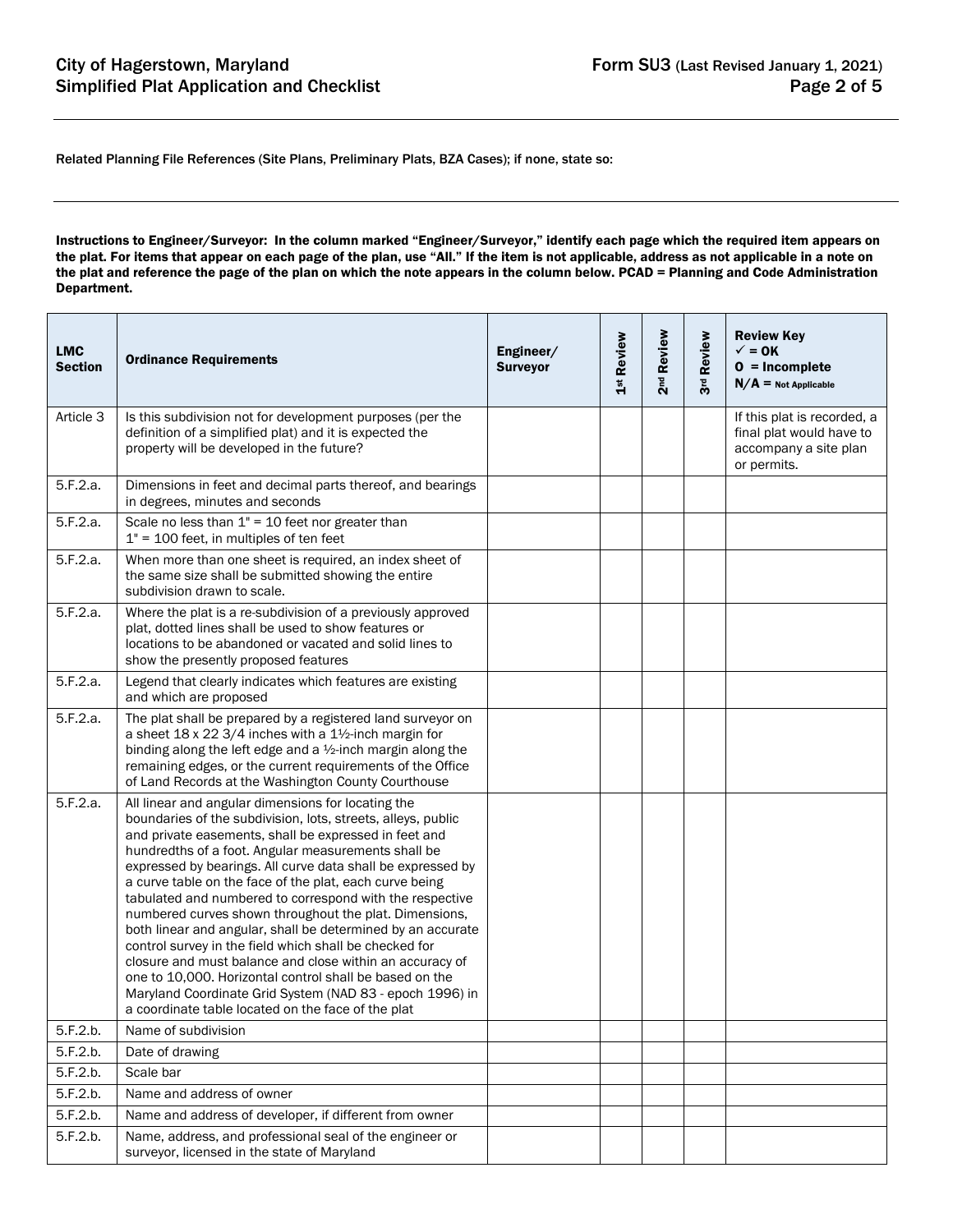### City of Hagerstown, Maryland **Form SU3** (Last Revised January 1, 2021) Simplified Plat Application and Checklist **Page 3** of 5

| <b>LMC</b><br><b>Section</b> | <b>Ordinance Requirements</b>                                                                                                                                                                                                                        | Engineer/<br><b>Surveyor</b> | 1st Review | 2 <sup>nd</sup> Review | Review<br>3 <sup>rd</sup> | <b>Review Key</b><br>$\checkmark$ = 0K<br>$0 = Incomplete$<br>$N/A$ = Not Applicable |
|------------------------------|------------------------------------------------------------------------------------------------------------------------------------------------------------------------------------------------------------------------------------------------------|------------------------------|------------|------------------------|---------------------------|--------------------------------------------------------------------------------------|
| 5.F.2.b.                     | Tax Map Number and Parcel                                                                                                                                                                                                                            |                              |            |                        |                           |                                                                                      |
| 5.F.2.b.                     | <b>Election District</b>                                                                                                                                                                                                                             |                              |            |                        |                           |                                                                                      |
| 5.F.2.b.                     | City, County, and State                                                                                                                                                                                                                              |                              |            |                        |                           |                                                                                      |
| 5.F.2.b.                     | Vicinity map showing the relation of the tract to adjoining<br>property and to all streets and municipal boundaries<br>existing within 1,000 feet of any part of the property                                                                        |                              |            |                        |                           |                                                                                      |
| 5.F.2.b.                     | Complete outline survey of the property to be subdivided,<br>showing all courses, distances, and area, and tie-ins to all<br>adjacent street intersections. The entire parent tract must<br>be shown and/or described on the plan or the index sheet |                              |            |                        |                           |                                                                                      |
| 5.F.2.b.                     | Owners of adjoining land                                                                                                                                                                                                                             |                              |            |                        |                           |                                                                                      |
| 5.F.2.b.                     | Location, name, right-of-way, and pavements of each street                                                                                                                                                                                           |                              |            |                        |                           |                                                                                      |
| 5.F.2.b.                     | Locations, widths, and pavement widths of all other rights-<br>of-way                                                                                                                                                                                |                              |            |                        |                           |                                                                                      |
| 5.F.2.b.                     | Location of any existing forest conservation easements                                                                                                                                                                                               |                              |            |                        |                           |                                                                                      |
| 5.F.2.b.                     | Location of any designated 100-year floodplain and<br>floodway                                                                                                                                                                                       |                              |            |                        |                           |                                                                                      |
| 5.F.2.b.                     | Show and label all existing property monumentation found                                                                                                                                                                                             |                              |            |                        |                           |                                                                                      |
| 5.F.2.b.                     | Zoning District, including any overlays                                                                                                                                                                                                              |                              |            |                        |                           |                                                                                      |
| 5.F.2.b.                     | Notation explaining all associated planning and zoning files<br>(BZA, FC, NCU, annexation, HDC, past subdivisions or site<br>plans)                                                                                                                  |                              |            |                        |                           |                                                                                      |
| 5.F.2.b.                     | Tract boundary lines, right-of-way lines of streets,<br>easements and other rights-of-way                                                                                                                                                            |                              |            |                        |                           |                                                                                      |
| 5.F.2.b.                     | All existing buildings and improvements as defined herein<br>located within the boundaries of the subdivision. The<br>distance between any existing structure to the new property<br>line shall be determined and labeled                            |                              |            |                        |                           |                                                                                      |
| 5.F.2.c.                     | Lot layout with lots numbered in numerical order. In tracts<br>containing more than one block, the blocks shall be<br>lettered in alphabetical order                                                                                                 |                              |            |                        |                           |                                                                                      |
| 5.F.2.c.                     | Area of each lot, parcel, site or other unit shown on the plat                                                                                                                                                                                       |                              |            |                        |                           |                                                                                      |
| 5.F.2.c.                     | Sufficient data to determine readily the location, bearing,<br>and length of every street, lot, and boundary line, with new<br>lines of division shown and labeled as such                                                                           |                              |            |                        |                           |                                                                                      |
| 5.F.2.c.                     | Location, width, and purpose of all existing or proposed<br>easements or rights-of-way and boundaries by bearings and<br>dimensions                                                                                                                  |                              |            |                        |                           |                                                                                      |
| 5.F.2.c.                     | Location and description of all markers, monuments, or<br>other evidence found or established to determine the<br>boundaries of the subdivision                                                                                                      |                              |            |                        |                           |                                                                                      |
| 5.F.2.c.                     | Private restrictions, if any, proposed to be included in deeds                                                                                                                                                                                       |                              |            |                        |                           |                                                                                      |
| <b>PCAD</b>                  | City Unique Property ID number                                                                                                                                                                                                                       |                              |            |                        |                           | Required by City<br>Engineer                                                         |
| <b>PCAD</b>                  | Addresses of all existing buildings on site                                                                                                                                                                                                          |                              |            |                        |                           |                                                                                      |
| <b>PCAD</b>                  | Planning and Code Administration Department Subdivision<br>File No (example, S-2021-01) on bottom right-hand corner<br>of the first page (Can only be added after plat has been<br>submitted and case file number assigned)                          | N/A                          | N/A        |                        |                           | The file number<br>assigned to this project<br>is:<br>$S$ - $\qquad$ -               |
| <b>PCAD</b>                  | Health Department signature block                                                                                                                                                                                                                    |                              |            |                        |                           |                                                                                      |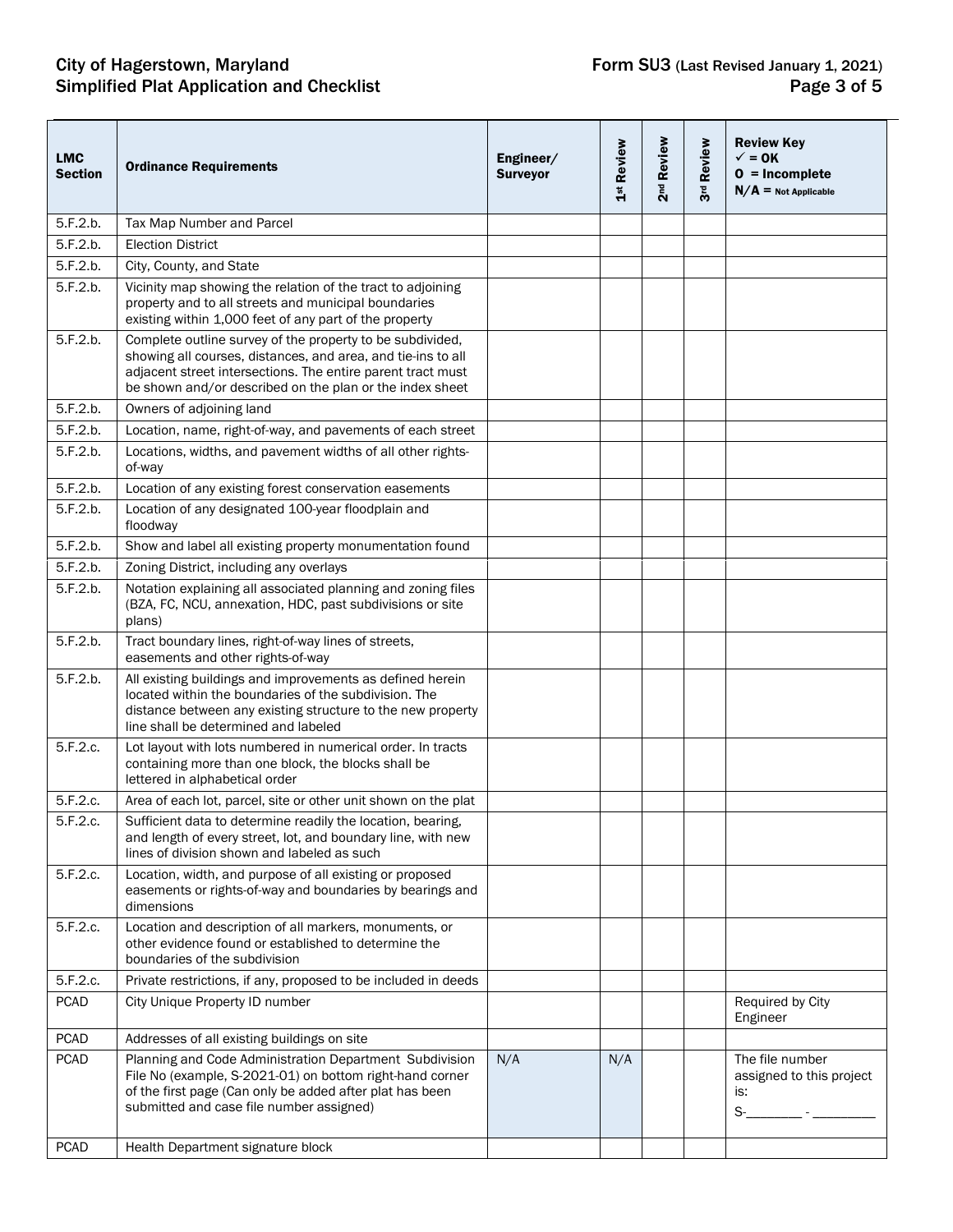#### City of Hagerstown, Maryland Form SU3 (Last Revised January 1, 2021) Simplified Plat Application and Checklist **Page 4 of 5** and  $P$  and  $P$  and  $P$  and  $P$  and  $P$  and  $P$  and  $P$  and  $P$  and  $P$  and  $P$  and  $P$  and  $P$  and  $P$  and  $P$  and  $P$  and  $P$  and  $P$  and  $P$  and  $P$  and  $P$  and  $P$

| <b>LMC</b><br><b>Section</b> | <b>Ordinance Requirements</b>                                                                                                                                 | Engineer/<br><b>Surveyor</b> | Review<br>$\frac{st}{1}$ | 2 <sup>nd</sup> Review | Review<br>돧<br>$\infty$ | <b>Review Key</b><br>$\checkmark$ = 0K<br>$0 = Incomplete$<br>$N/A =$ Not Applicable |
|------------------------------|---------------------------------------------------------------------------------------------------------------------------------------------------------------|------------------------------|--------------------------|------------------------|-------------------------|--------------------------------------------------------------------------------------|
| <b>PCAD</b>                  | Planning & Code Administration Department signature<br>block                                                                                                  |                              |                          |                        |                         |                                                                                      |
| <b>PCAD</b>                  | Other restrictions, such as location in Historic District,<br>variances, etc.                                                                                 |                              |                          |                        |                         | Required by PCAD                                                                     |
| Electric                     | <b>Street light locations</b>                                                                                                                                 |                              |                          |                        |                         |                                                                                      |
| Electric                     | Existing utility line locations                                                                                                                               |                              |                          |                        |                         |                                                                                      |
| Electric                     | Proposed utility line locations                                                                                                                               |                              |                          |                        |                         |                                                                                      |
| Electric                     | Electric and telephone poles and guy wires and tag<br>numbers                                                                                                 |                              |                          |                        |                         |                                                                                      |
| Electric                     | Overhead and underground electric, telephone, and cable<br>television lines                                                                                   |                              |                          |                        |                         |                                                                                      |
| N/A                          | Addressed all review agency comments?<br>Do not submit revised plans until all review agency<br>comments have been collected and all issues are<br>addressed. |                              |                          |                        |                         |                                                                                      |
| N/A                          | Are all copies folded to fit into a 9 x 11-inch file, with<br>bottom right section on top?                                                                    |                              |                          |                        |                         |                                                                                      |
| N/A                          | Are multiple-page plans stapled along left edge?                                                                                                              |                              |                          |                        |                         |                                                                                      |
| <b>PCAD</b>                  | Is this form being submitted to PCAD on initial submission?                                                                                                   |                              |                          |                        |                         |                                                                                      |
| <b>PCAD</b>                  | Is this form being returned to the Planning and Code<br>Administration Department with revised submission?                                                    |                              |                          |                        |                         |                                                                                      |
| <b>PCAD</b>                  | Are all applicable fee paid in full?                                                                                                                          |                              |                          |                        |                         |                                                                                      |

#### Instructions to Engineer/Surveyor:

This checklist is the format used by the Planning and Code Administration Department to review and comment on your plat. It will be/has been returned to you so you can address the issues raised throughout the checklist. When you have completed the necessary revisions to this plan, submit the following number of copies along with this checklist to the Planning and Code Administration Department.

| Planning and Code Administration Division                      | 2 copies       |
|----------------------------------------------------------------|----------------|
| Parks and Engineering Department                               | 1 copy         |
| Electronic copy of revised plan and checklist for distribution | 1 copy emailed |

| 2 copies       |
|----------------|
| 1 copy         |
| 1 copy emailed |

#### **Statements**

I understand that site plan or subdivision approval by the Hagerstown Planning Commission does not constitute permission to construct. Appropriate permits must be obtained from the City Engineer's Office and Utilities Department before construction may commence. This statement must be signed before application will be accepted for processing.

I understand that the design of the subdivision must conform to the requirements of the City's Land Management Code, unless waivers are granted by the Planning Commission. If waivers from a design standard stated in Article 5, Subdivision and Land Development, are requested, final approval of the plat by the Planning Commission may be required.

I understand that the Planning and Code Administration Department reserves the right to bring this plat before the Planning Commission for final approval even when no waivers are requested or required.

\_\_\_\_\_\_\_\_\_\_\_\_\_\_\_\_\_\_\_\_\_\_\_\_\_\_\_\_\_\_\_\_\_\_\_\_\_\_\_\_\_\_\_\_\_\_\_\_\_\_\_\_\_\_\_\_ \_\_\_\_\_\_\_\_\_\_\_\_\_\_\_\_\_\_\_\_\_\_\_\_\_\_\_\_\_\_\_\_\_\_\_\_\_\_\_\_\_\_\_\_\_\_\_\_\_\_\_\_\_\_\_ Owner's Signature **Applicant's Signature Applicant's Signature** (if different from owner)